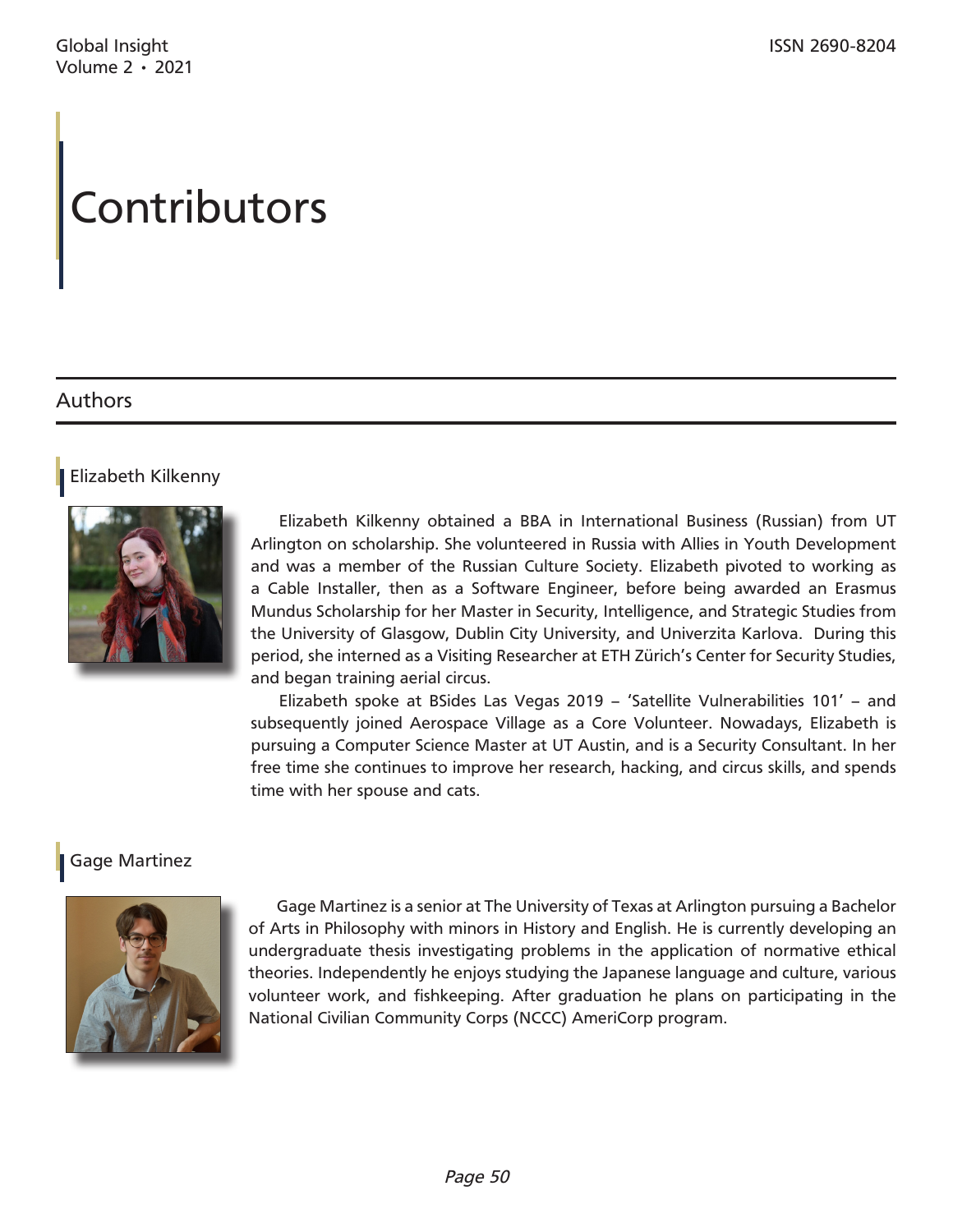#### **CONTRIBUTORS**

### Natasha Pooran



Natasha Pooran received an Honors Bachelor of Science in Psychology and a Minor in Neuroscience from The University of Texas at Arlington in May of 2021. Her undergraduate research experience included being a Research Assistant to Dr. Jared Kenworthy and Dr. Paul Paulus for 2 years and completing an Honors thesis during her senior year. Her current research interests include exploring the influence of intraindividual differences on education and mental disorders in under-served minority populations. Currently, Natasha is gaining clinical and research experience as a psych technician at a nonprofit mental health clinic called The Telos Project in Fort Worth, Texas. She plans to apply to Clinical Psychology Ph.D. programs in the Fall. In her free time, she loves volunteering with Crisis Text Line and spending time with family and friends.

#### Emmalee Valentine



Emmalee Valentine is an undergraduate student at The University of Texas at Arlington. She is currently pursuing an Honors Bachelor of Arts in History and a Bachelor of Arts in Critical Languages and International Studies, with a specialization in Russian. She is also pursuing a minor in Pre-Law, as one of the 2021-2022 recipients of the Wayne Watts Scholarship For Aspiring Lawyers. She is a member of the Phi Kappa Phi Honors Society, and is currently serving as the President of the Russian Culture Society. In her free time, she enjoys horseback riding, sketching, reading, and spending time with family

#### Kiara Yllescas



Kiara Yllescas has a BA in English and Critical Communications with a Spanish Minor and Digital Media Concentration from Wilfrid Laurier University. During her third year of University her independent study with Dr. Jeremy Hunsinger on Digital Environmentalism led her to her current area of research: Sustainable Policy. Her undergraduate research includes assisting Dr. Erich Foxtree with his research on Ancient Mayan Iconography in Guatemala. Her advocacy includes Climate Justice Laurier as well as Board of Directors for Laurier Students' Public Interest Research Group. She enjoys crocheting, designing, and working on her small business. Her plans are to pursue a graduate degree in Sustainable Policy.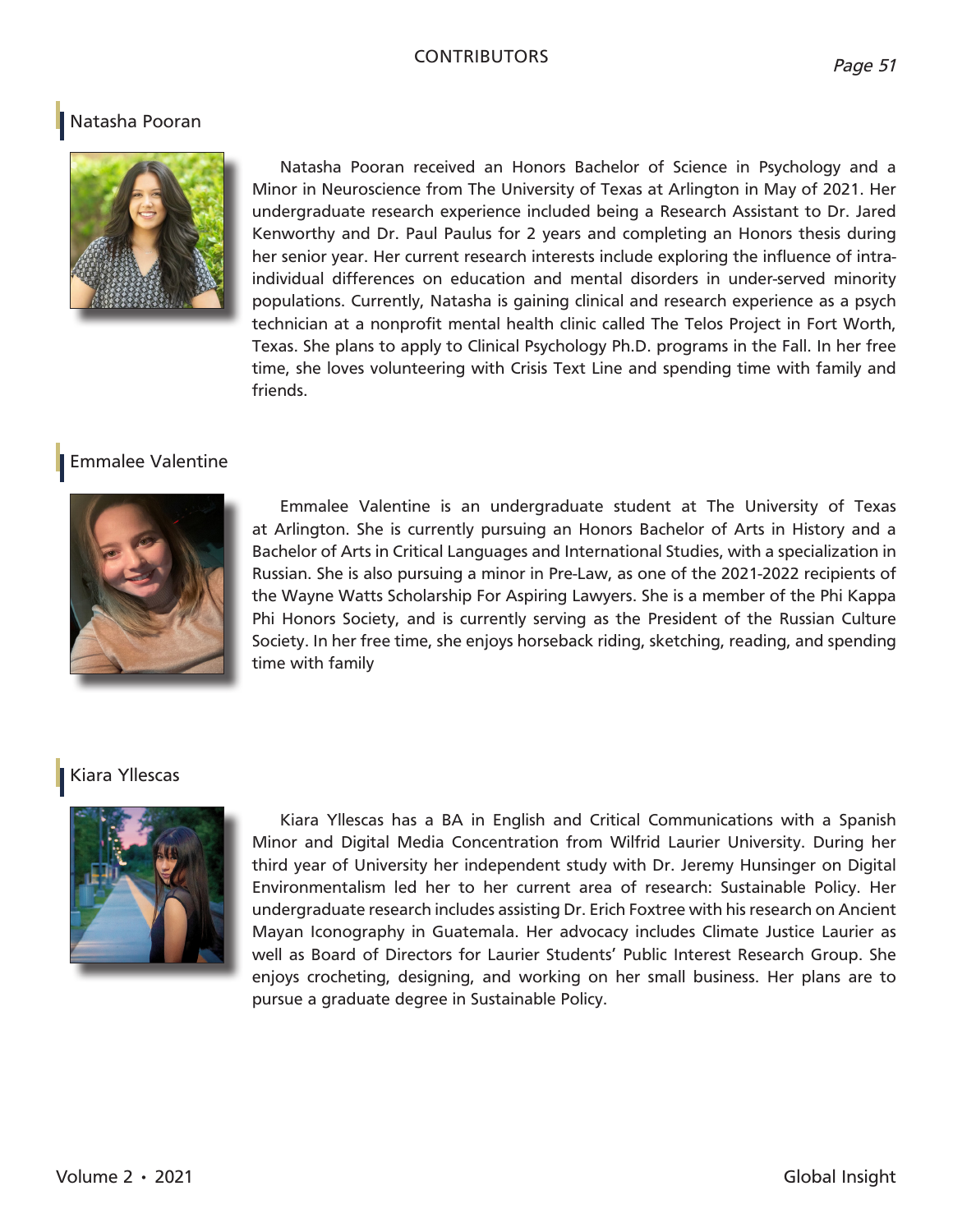## Page 52 CONTRIBUTORS

# Susana Escobar Zelaya



Susana Escobar Zelaya was born in El Salvador and raised in Irving, Texas. As a firstgeneration college student, Susana is pursuing an Honors Bachelor of Fine Arts in Art Education at The University of Texas at Arlington, with an expected graduation date in Spring 2022. Her undergraduate research includes exploring ways of incorporating sustainable practices into the art classroom and applying them to artmaking. She is an active member and officer of the Art Educators Association (AEA) at UTA. Susana is also an Art Guard for The Warehouse gallery in Dallas. In her free time, she enjoys visiting art exhibitions, gardening, and making art.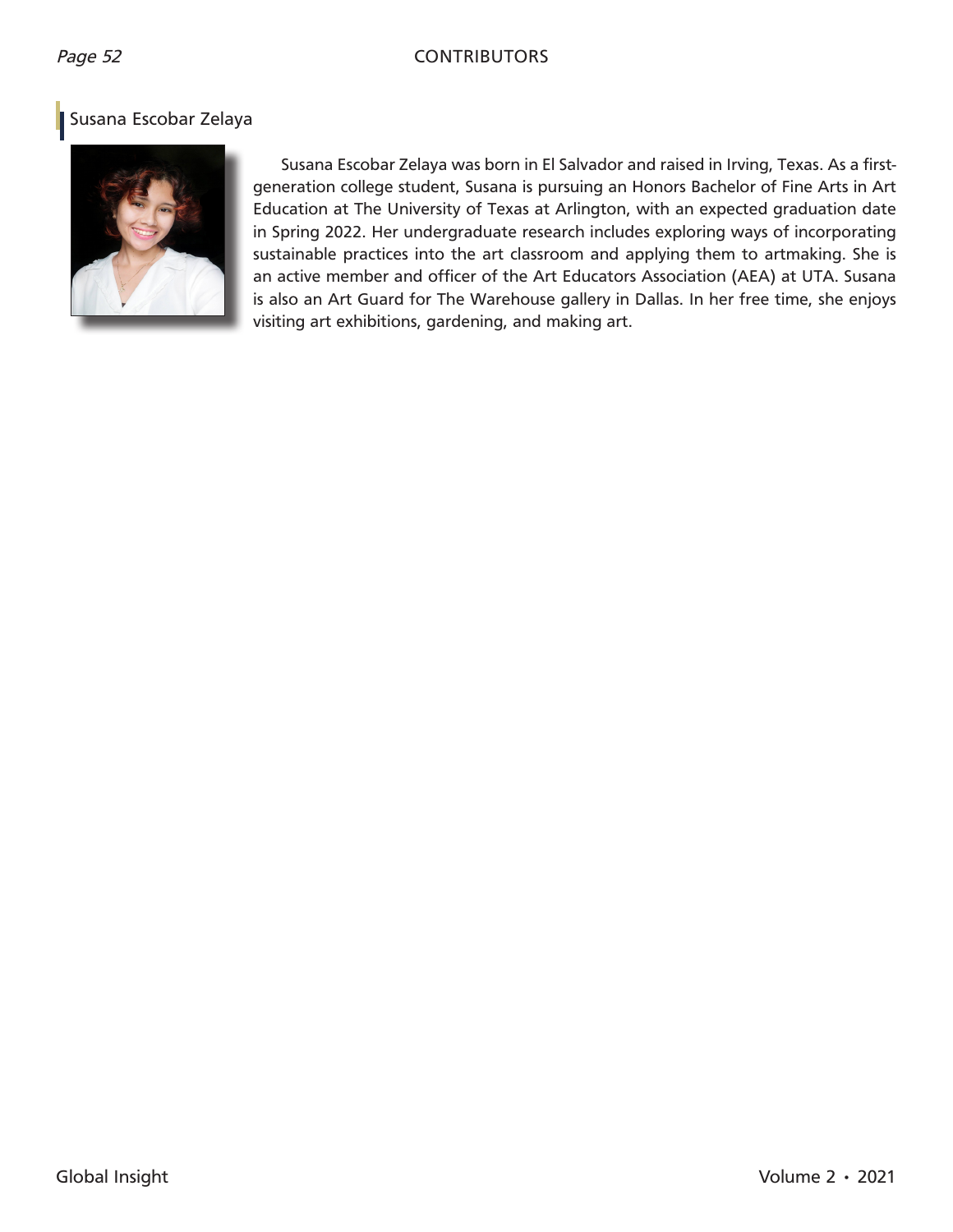#### Interviewee



Dr. Andrew Clark is an Associate Professor in the Department of Communication specializing in broadcasting. He is also the QEP Director for the university, and Associate Director of the Center for Research on Teaching and Learning Excellence, Office of the Provost. He completed his M.A. and Ph.D. at the University of Florida. A native of New Zealand, Dr. Clark worked professionally as a radio broadcaster in New Zealand, England, the Isle of Man, and the United States, and in television in Indiana, before entering the world of academia. He is currently Vice Chair of the International Division, and past Chair of the Radio and Audio Media Division, of the Broadcast Education Association. He is also currently President of the Texas Association of Broadcast Educators. He has won awards for both his teaching and research and has presented numerous articles at conferences around the United States and globally. His research has been published in journals such as *International Communication Gazette*, *Journal of Radio and Audio Media* (formerly *Journal of Radio Studies*), *American Journalism*, *Digital Journalism*, the *Journal of Middle East Media*, and the *Athens Journal of Mass Media and Communications*.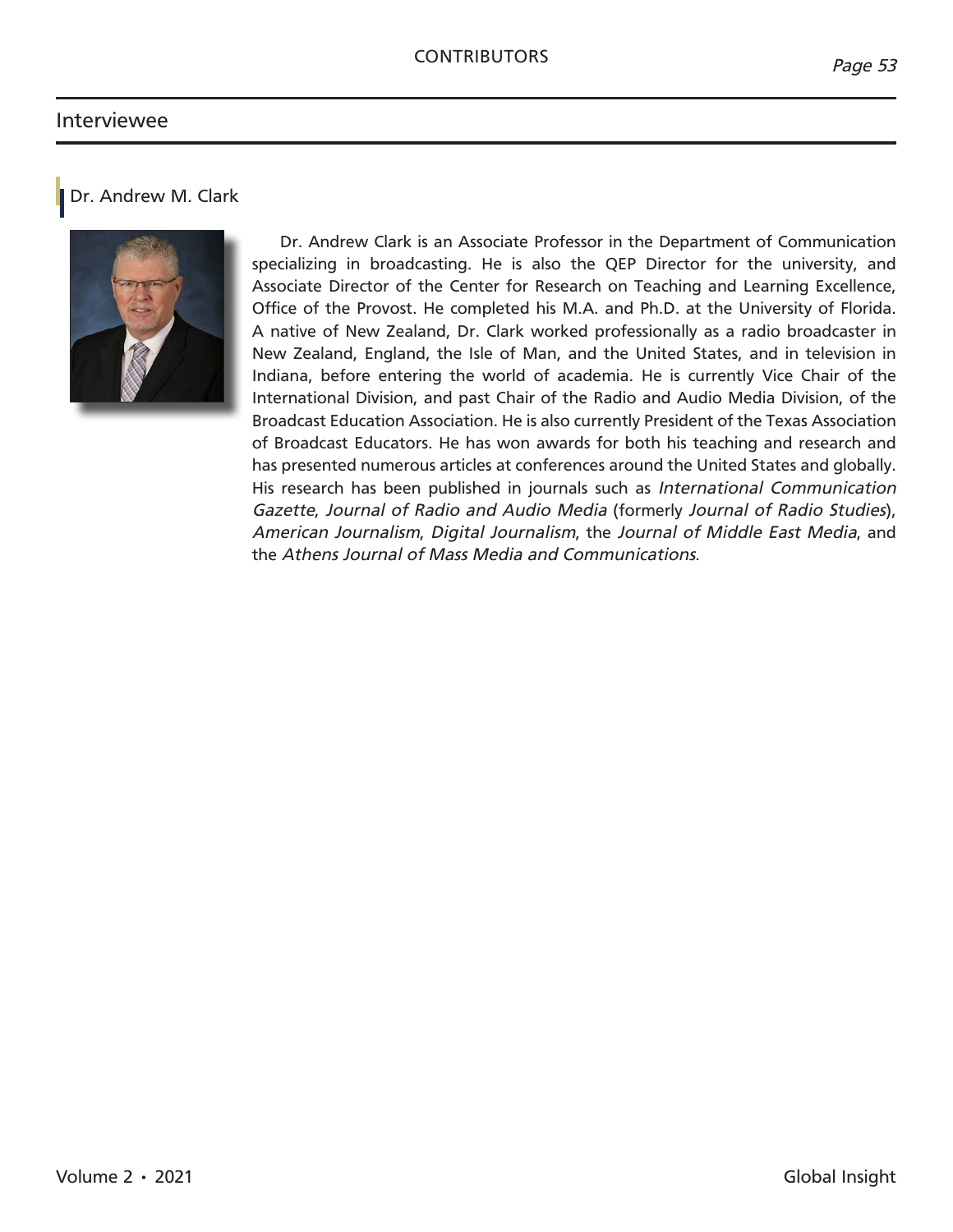# Editorial Board

#### Executive Editor | Dr. Yubraj Aryal



Yubraj Aryal is a Lecturer at The University of Texas at Arlington. He was a Visiting Scholar at NYU (2014) and Postdoctorial Researcher at The University of Montreal (2016-2017). Dr. Aryal has published several articles including the most recent ones, "The Kurdish Freedom Movement: Self-organizing and Self-managing Democratic Confederalism" in *Deleuze Studies* and "The Political as a Practice: The Sadhus' Art of Not Being Governed" in *The South Asianist*. He is currently working on his new book *After the Second Surge: Pandemic, Politics, and Protests*.

## Assistant Editor | Phillip Childs



Phillip Childs is a graduate student at The University of Texas at Arlington. He obtained a Bachelor of Arts in Broadcasting from UT Arlington and was a constituent of the college's newscast. Currently, Phillip is pursuing a Master of Arts in Communication. He's volunteered at Miracle League DFW, Swift Elementary, Mission Arlington, and the Boys and Girls Club of Acadiana, and he was a member of the UTA baseball team for five years. In his free time, he enjoys hiking, fishing, and playing his violin.

## Editor-in-Chief | Dr. Lonny Harrison



Dr. Lonny Harrison is Associate Professor of Russian at The University of Texas at Arlington, where he is also Director of the Charles T. McDowell Center for Global Studies. His PhD is from The University of Toronto (2008). Dr. Harrison specializes in 19th and 20th-century Russian literature, and also has a major interest in the intersection of revolution, media, and propaganda. His book *Archetypes from Underground: Notes on the Dostoevskian Self* was published in 2016 by the Wilfrid Laurier University Press, and his second book *Language and Metaphors of the Russian Revolution: Sow the Wind, Reap the Storm* was released in December 2020 by Lexington Books. He is currently working on a monograph about Russian revolutionary terrorism for Academic Studies Press.